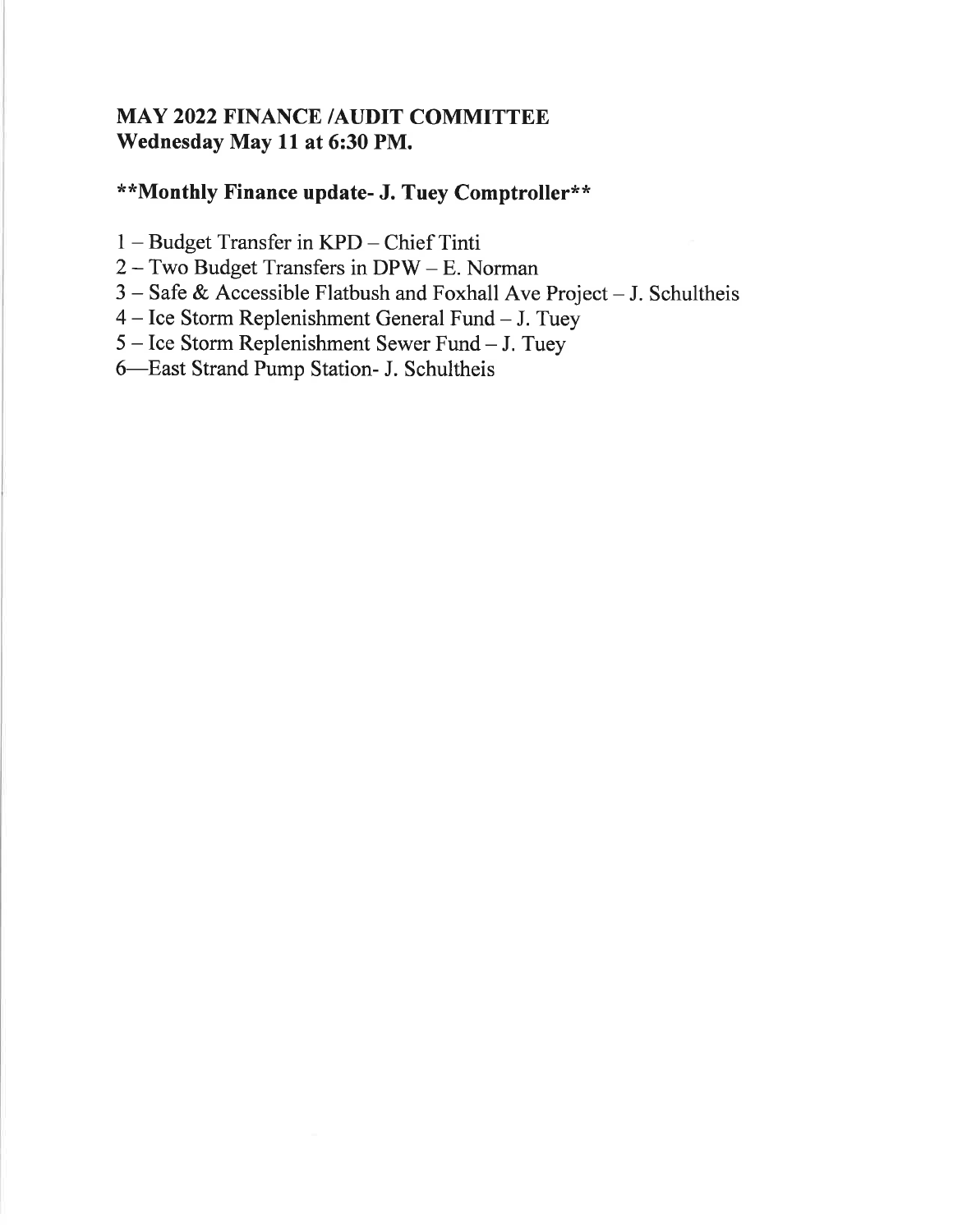**CITY OF KINGSTON** Police Department

police@kingston-ny. gov



Egidio F. Tinti, Chief of Police  $\mathbb{Z}$  Steven T. Noble, Mayor



April 8,2022

Honorable Andrea Shaut Alderman-at-Large 420 Broadway Kingston, NY 12401

Dear Ms. Shaut,

<sup>I</sup>am respectfully requesting that you refer this internal transfer from our GIVE Grant Revenue account to our Contracted Services account to the appropriate committee for their review. These grant funds reimburse the City for our crirne analysis contract with the John Finn Institute for public Safety. As you can see, there is no financial impact or obligation to the City of Kingston regarding these requests.

Thank you for your time and consideration in this matter. If you or your committee needs additional information, please do not hesitate to contact me.

Sincerely,

Egidio F. Tinti Chief of Police City of Kingston Police Department

EFT/mab

Enclosure

cc: Honorable Steven T. Noble Mayor, City of Kingston

> John Tuey City Comptroller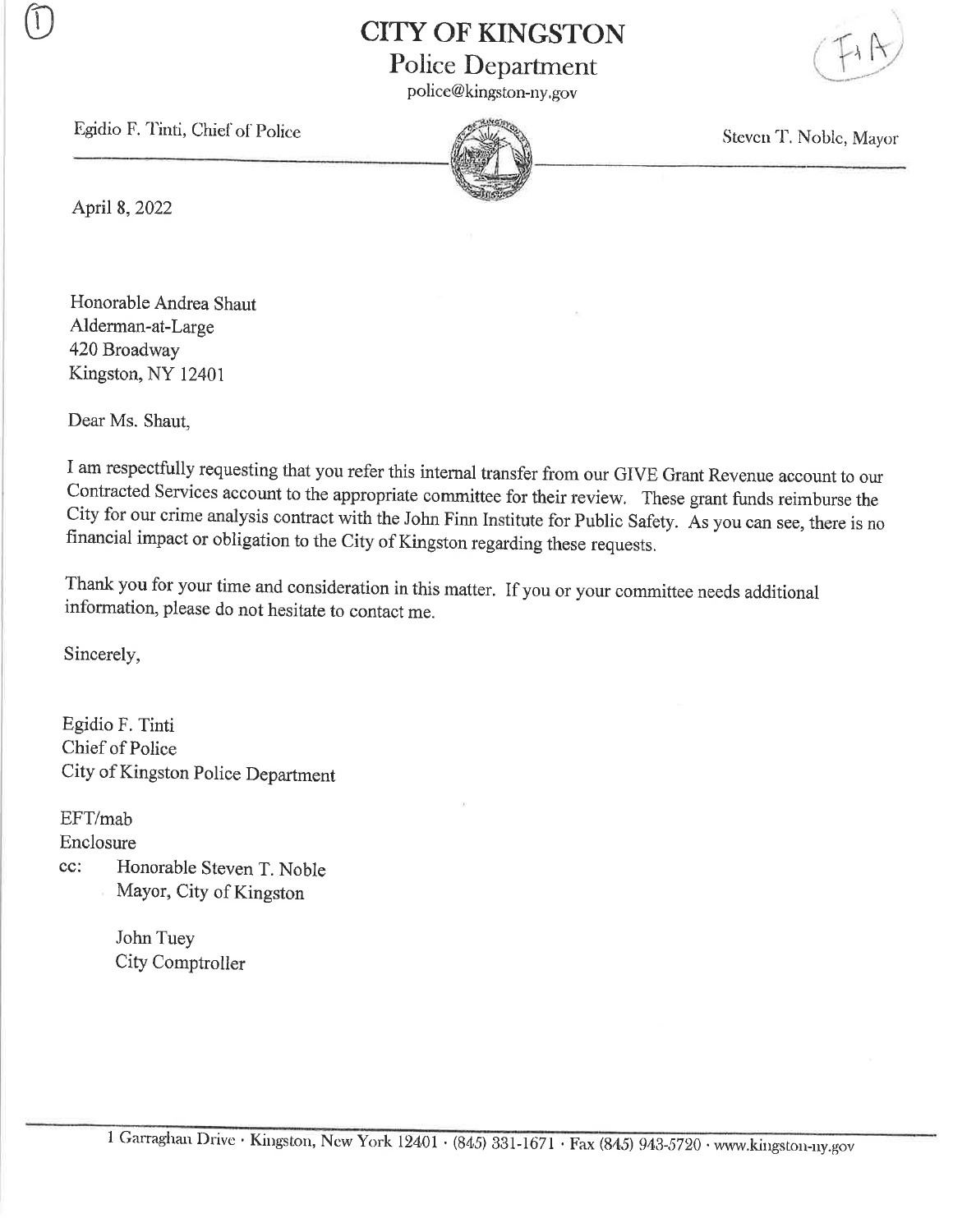| <b>REQUEST DESCRIPTION</b>                                                   |                                                                                                                                                                                                               |                                                       |  |
|------------------------------------------------------------------------------|---------------------------------------------------------------------------------------------------------------------------------------------------------------------------------------------------------------|-------------------------------------------------------|--|
| <b>INTERNAL TRANSFER</b><br>AUTHORIZATION                                    | CONTINGENCY TRANSFER<br><b>BUDGET MODIFICATION X</b><br><b>ZONING</b>                                                                                                                                         | TRANSFER<br><b>BONDING REQUEST___</b><br><b>OTHER</b> |  |
| DEPARTMENT: Police                                                           |                                                                                                                                                                                                               | DATE: March 9, 2022                                   |  |
|                                                                              | Description: An internal transfer from our GIVE Grant Revenue account to our Contracted Services<br>account for reimbursement for our crime analysis contract with the John Finn Institute for Public Safety. |                                                       |  |
| Estimated Financial Impact: --\$0--                                          | Signature                                                                                                                                                                                                     |                                                       |  |
| Seconded by <u>contract the second of the second second</u>                  |                                                                                                                                                                                                               | YES<br>$\overline{NQ}$<br><b>Committee Vote</b>       |  |
| Action Required:                                                             |                                                                                                                                                                                                               | Reynolds Scott-Childress, Ward 3<br>Chairman          |  |
| <b>SEQRA</b> Decision:<br>Type I Action<br>Type II Action<br>Unlisted Action |                                                                                                                                                                                                               | Anthony Davis, Ward 6                                 |  |
|                                                                              |                                                                                                                                                                                                               | Michael Olivieri, Ward 7                              |  |
| Negative Declaration of Environmental Significance:                          |                                                                                                                                                                                                               |                                                       |  |
| Conditioned Negative Declaration:                                            |                                                                                                                                                                                                               | Steven Schabot, Ward 8                                |  |
| Seek Lead Agency Status:                                                     |                                                                                                                                                                                                               |                                                       |  |
| Positive Declaration of Environmental Significance:                          |                                                                                                                                                                                                               | Michele Hirsch, Ward 9                                |  |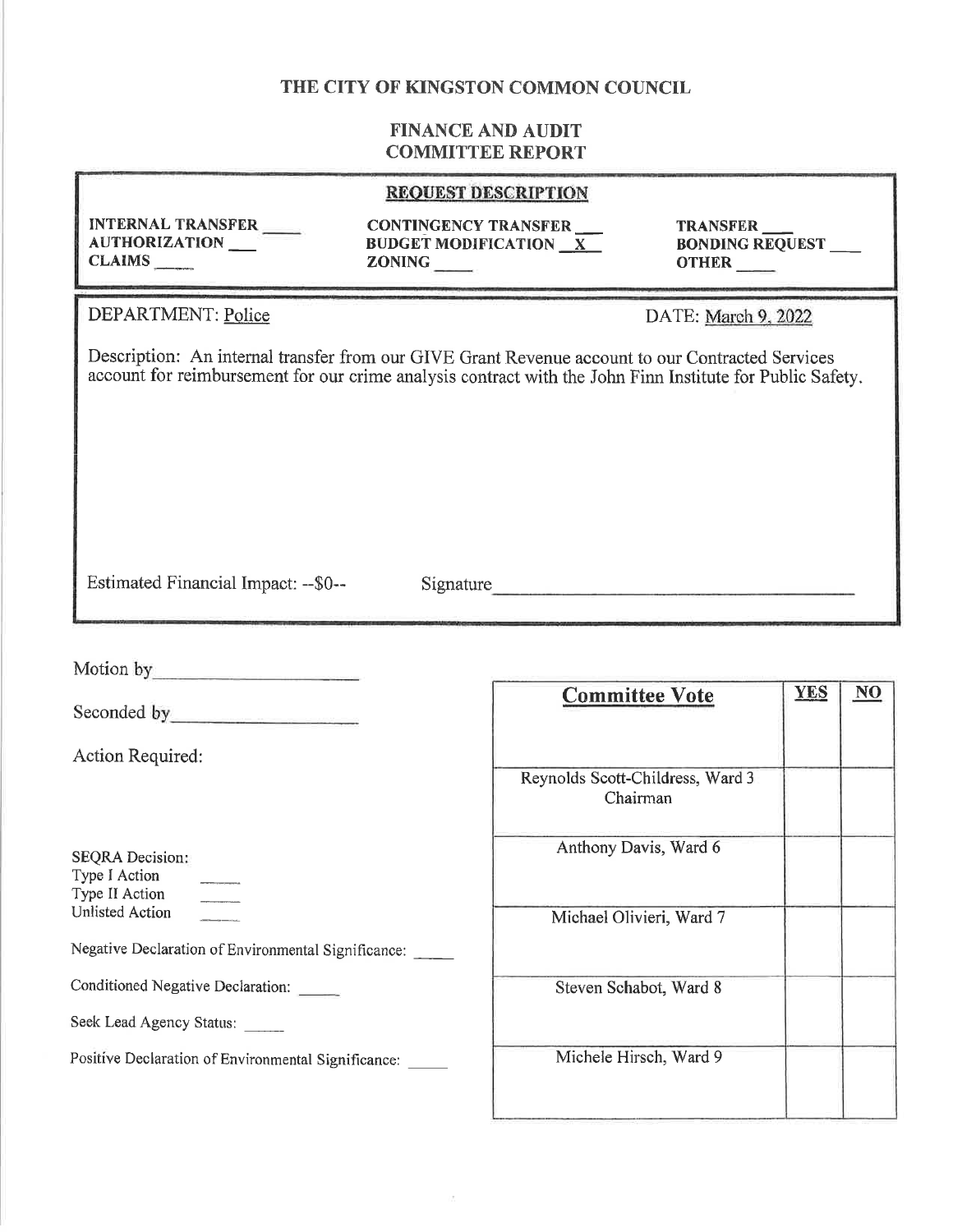#### Sills, Dee

From: Sent: To: Subject: Attachments:

Bonse, Michael Friday, April 08, 202210:58 AM Shaut, Andrea; Tinti, Elisa; Sills, Dee; Tinti, Egidio Budget Transfer - Crime Analysis 20220408093955.pdf

Ms. Shaut,

Please find attached a copy of a budget transfer request our GIVE Grant Revenue account to our Contracted Services account. This is for the reimbursement for our crime analysis services contract with the John Finn lnstitute for Public Safety.

Mike

Michael A. Bonse

Deputy Chief of Police City of Kingston Police Department

Office #: (845) 943-5707 Fax #: (845) 943-5782 Email: mbonse@kingston-ny.gov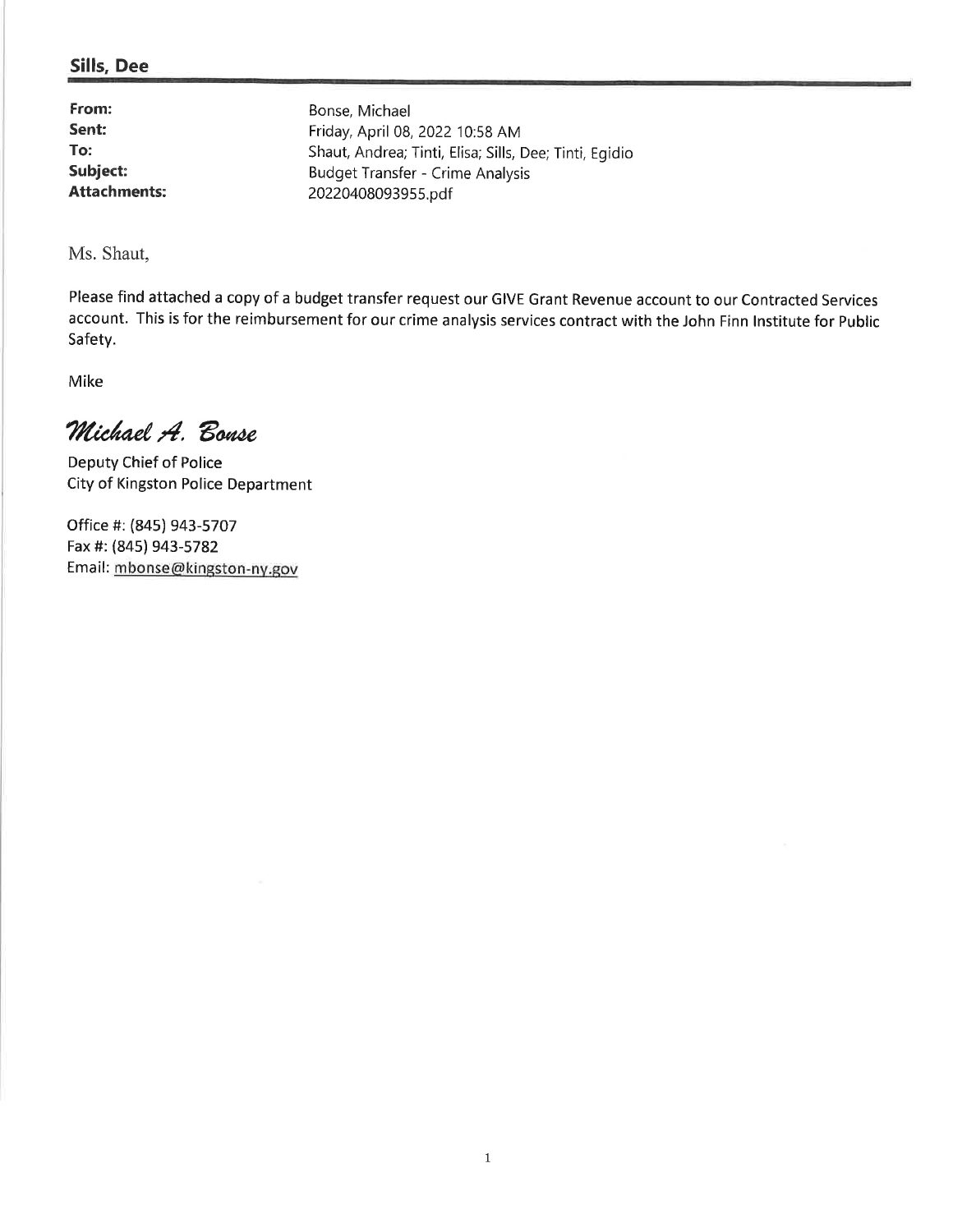| 2022 Budget Modification             |    |                           |    |                         |
|--------------------------------------|----|---------------------------|----|-------------------------|
| Account #                            |    | <b>Transfer</b><br>Out of |    | <b>Transfer</b><br>Into |
| A1312014                             |    |                           |    |                         |
| .472 Contracted Services             |    |                           | \$ | 65,000.00               |
| Revenue - IMPACT/GIVE<br>A13120.3389 | \$ | 65,000.00                 |    |                         |
| <b>TOTALS</b>                        | S  | 65,000.00                 | S  | 65,000.00               |

 $\alpha = 0.00000$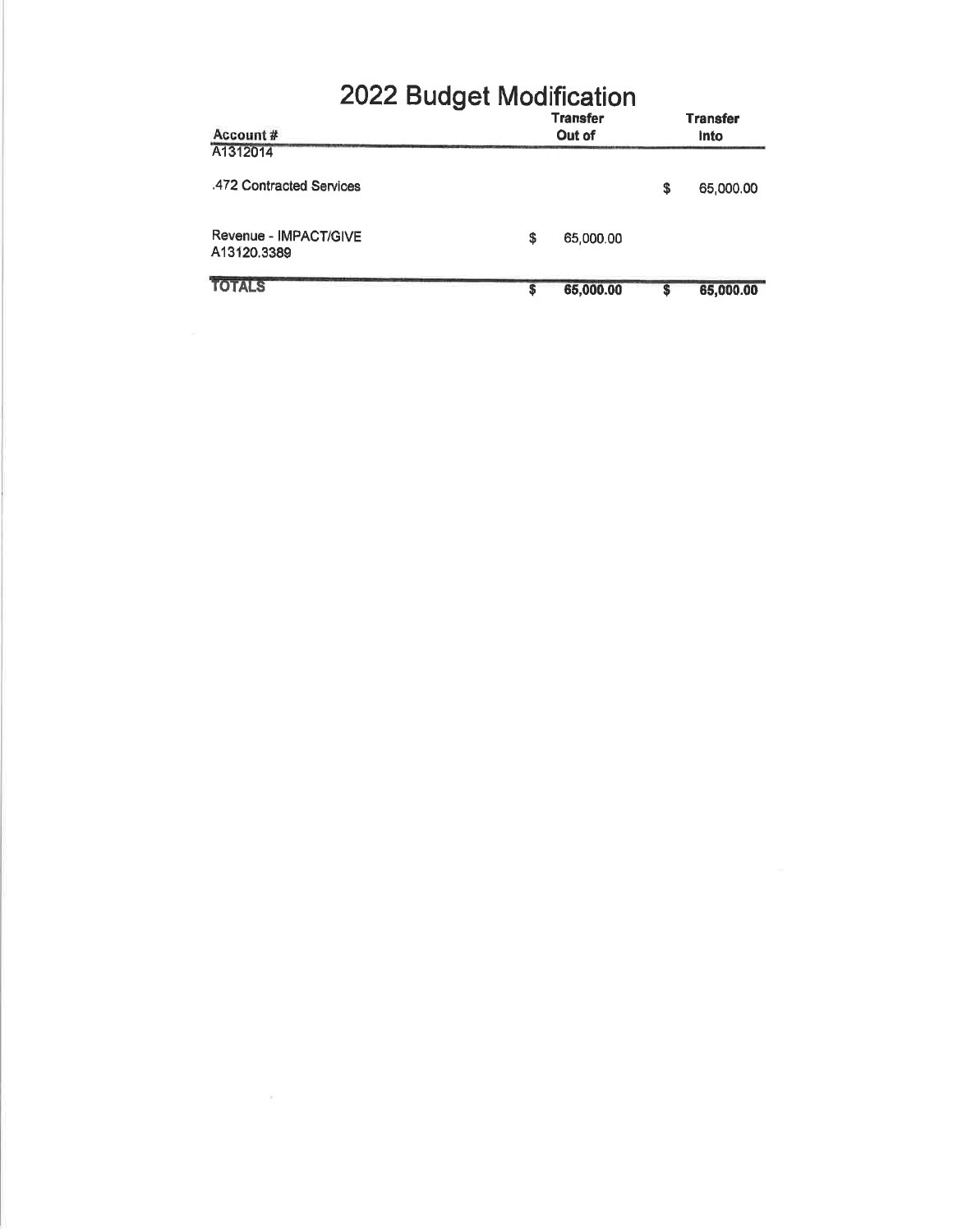{ Y rh'

# CITY OF KINGSTON Department of Public Works

publicworks@kingston-ny.gov

Edward Norman, Superintendent Ryan M. Coon, Deputy Superintendent Steven T. Noble, Mayor



April28,2O22

Hon. Andrea Shaut, President Common Council 420 Broadway Kingston, NY 12401

#### RE: Transfer / Contingency Transfer

Dear President Shaut,

Attached you will find a transfer request for monies to be taken from two revenue accounts and put into DPW's operating accounts. There is also a contingency transfer which is to cover the cost of unforeseen resignation/retirement payouts. We respectfully request this communication be submitted to the Council for review.

Your assistance in this matter is greatly appreciated.

Sincerely, Elene Hen

Edward Norman Superintehdent Public Works

EN/mkt Enclosures

Comptroller John Tuey City Clerk Elisa Tinti Cc: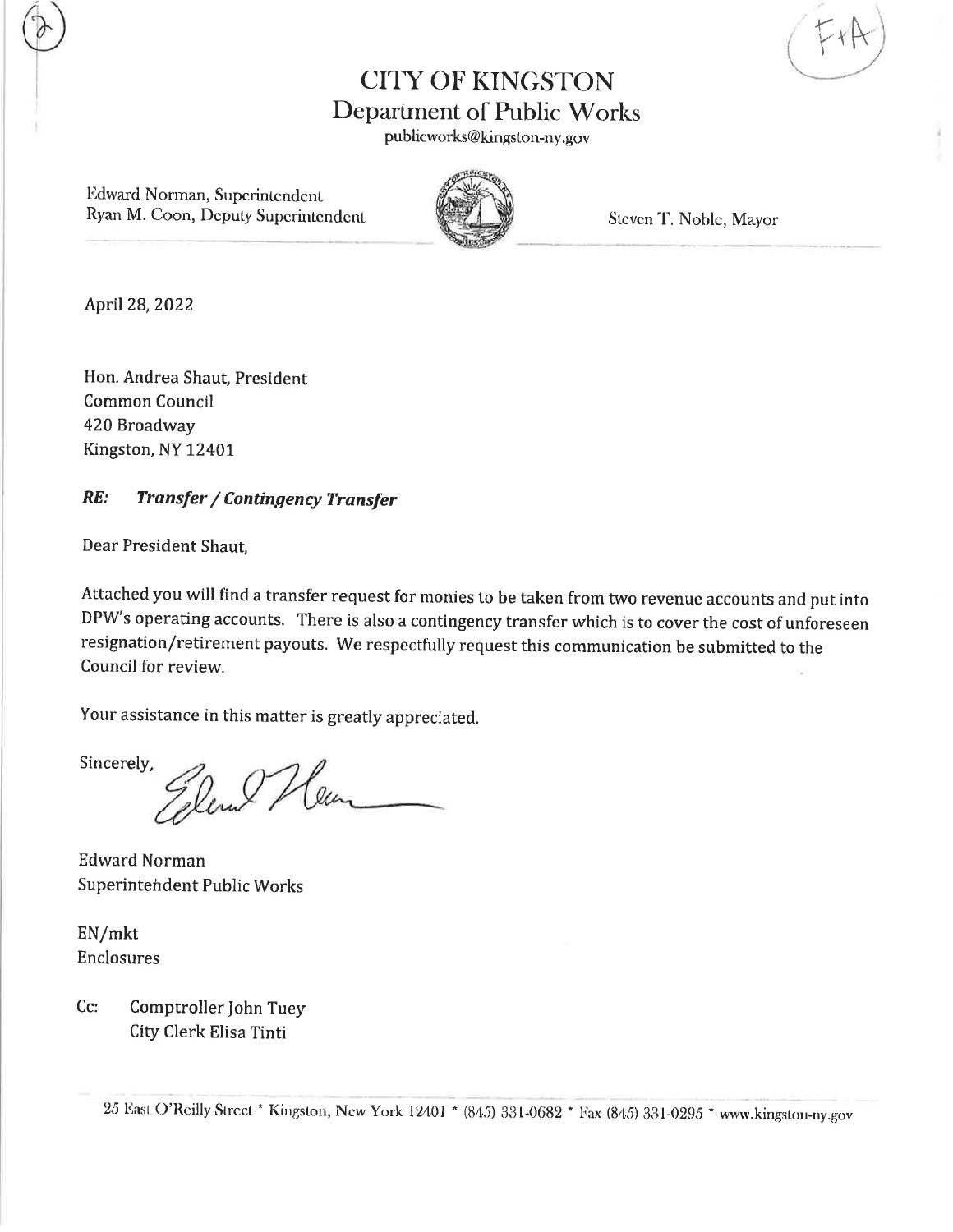#### **FINANCE AND AUDIT COMMITTEE REPORT**

### **REQUEST DESCRIPTION INTERNAL TRANSFER CONTINGENCY TRANSFER X TRANSFER** AUTHORIZATION **BUDGET MODIFICATION BONDING REQUEST** CLAIMS  $ZONING$ **OTHER** DEPARTMENT: Public Works DATE: 4/28/22 Description: \$16,000 FROM A1199014.5404 Contingency \$16,000 TO A1149011.5105 Resignation Payout/Retirement Accumulation Edw Estimated Financial Impact: \$16,000 Signature **Committee Vote YES**

Action Required: SEQRA Decision: Type I Action Type II Action Unlisted Action Negative Declaration of Environmental Significance: Conditioned Negative Declaration: Seek Lead Agency Status:

Positive Declaration of Environmental Significance:

Reynolds Scott-Childress, Chairman, Ward 3 Tony Davis, Ward 6 Michael Olivieri, Ward 7 Steve Schabot, Ward 8 Michele Hirsch, Ward 9

 $\underline{NO}$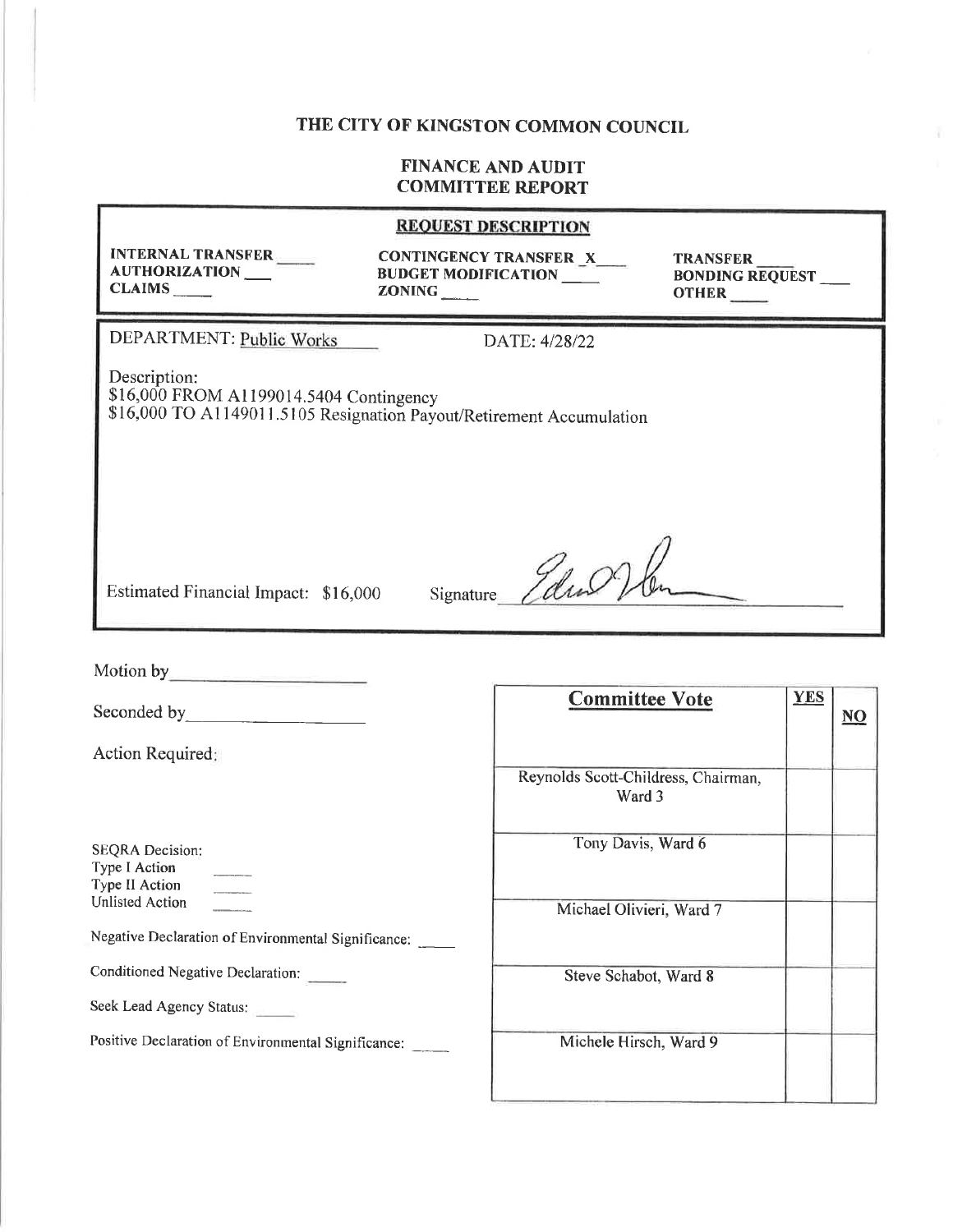#### Tinti, Elisa

| From:<br>Sent:      | Topple, Maureen<br>Thursday, April 28, 2022 1:41 PM                                      |
|---------------------|------------------------------------------------------------------------------------------|
| To:                 | Shaut, Andrea; Tuey, John; Tinti, Elisa                                                  |
| Cc:                 | Norman, Edward                                                                           |
| Subject:            | DPW Transfers                                                                            |
| <b>Attachments:</b> | Contingency Transfer 4.28.22.pdf; Transfer Cover Lette 4.28.22.pdf; Transfer 4.28.22.pdf |

Good Afternoon President Shaut,

Please see attached transfer requests and cover letter. We respectfully request same be submitted to the Council for review.

Thank you

Kind Regards,

Maureen K. Topple

Principal Account Clerk City of Kingston Dept. of Public Works 25 East O'Reilly Street Kingston, NY 12401 845 / 331-0682, ext. 1980 845/ 33t-o295 fax

 $\mathbf P$  Go Green! Print this email only when necessary. Thank you for helping the City of Kingston be environmentally responsible.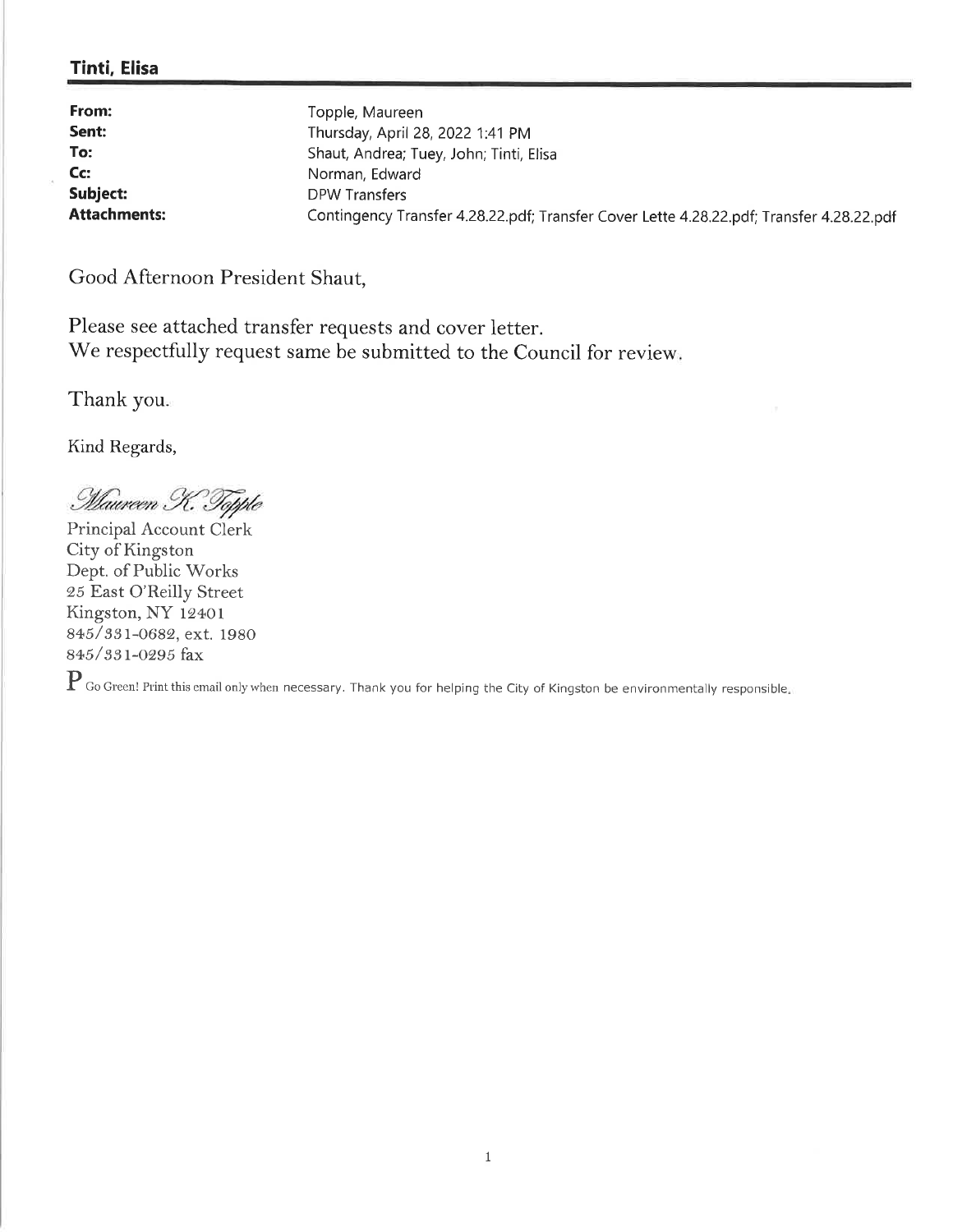#### FINANCE AND AUDIT COMMITTEE REPORT

|                                                                                                                                      |                                                                     | <b>REQUEST DESCRIPTION</b> |                                                |    |
|--------------------------------------------------------------------------------------------------------------------------------------|---------------------------------------------------------------------|----------------------------|------------------------------------------------|----|
| <b>INTERNAL TRANSFER</b><br><b>AUTHORIZATION</b><br>CLAIMS                                                                           | <b>CONTINGENCY TRANSFER</b><br><b>BUDGET MODIFICATION</b><br>ZONING |                            | TRANSFER_X_<br><b>BONDING REQUEST</b><br>OTHER |    |
| DEPARTMENT: Public Works                                                                                                             |                                                                     | DATE: 4/28/2022            |                                                |    |
| Description:<br>\$5,282.13 FROM A1 1490 22 42680 Admin Insurance Recovery<br>\$5,282.13 TO A1 1490 14 5444 Admin Vehicle Maintenance |                                                                     |                            |                                                |    |
| \$6,575.78 FROM A1 5110 22 42680 Streets Insurance Recovery<br>\$6,575.78 TO A1 5110 14 5487 Streets Construction Material           |                                                                     |                            |                                                |    |
|                                                                                                                                      |                                                                     |                            |                                                |    |
| Estimated Financial Impact: \$0                                                                                                      | Signature                                                           |                            |                                                |    |
| Motion by                                                                                                                            |                                                                     |                            |                                                |    |
| Seconded by                                                                                                                          |                                                                     | <b>Committee Vote</b>      | <b>YES</b>                                     | NO |

Action Required:

SEQRA Decision: Type I Action Type II Action Unlisted Action

Negative Declaration of Environmental Significance:

Conditioned Negative Declaration:

Seek Lead Agency Status:

Positive Declaration of Environmental Significance:

| <b>Committee Vote</b>                         | <u>YES</u> | $\overline{\mathbf{NQ}}$ |
|-----------------------------------------------|------------|--------------------------|
| Reynolds Scott-Childress, Chairman,<br>Ward 3 |            |                          |
| Tony Davis, Ward 6                            |            |                          |
| Michael Olivieri, Ward 7                      |            |                          |
| Steve Schabot, Ward 8                         |            |                          |
| Michele Hirsch, Ward 9                        |            |                          |
|                                               |            |                          |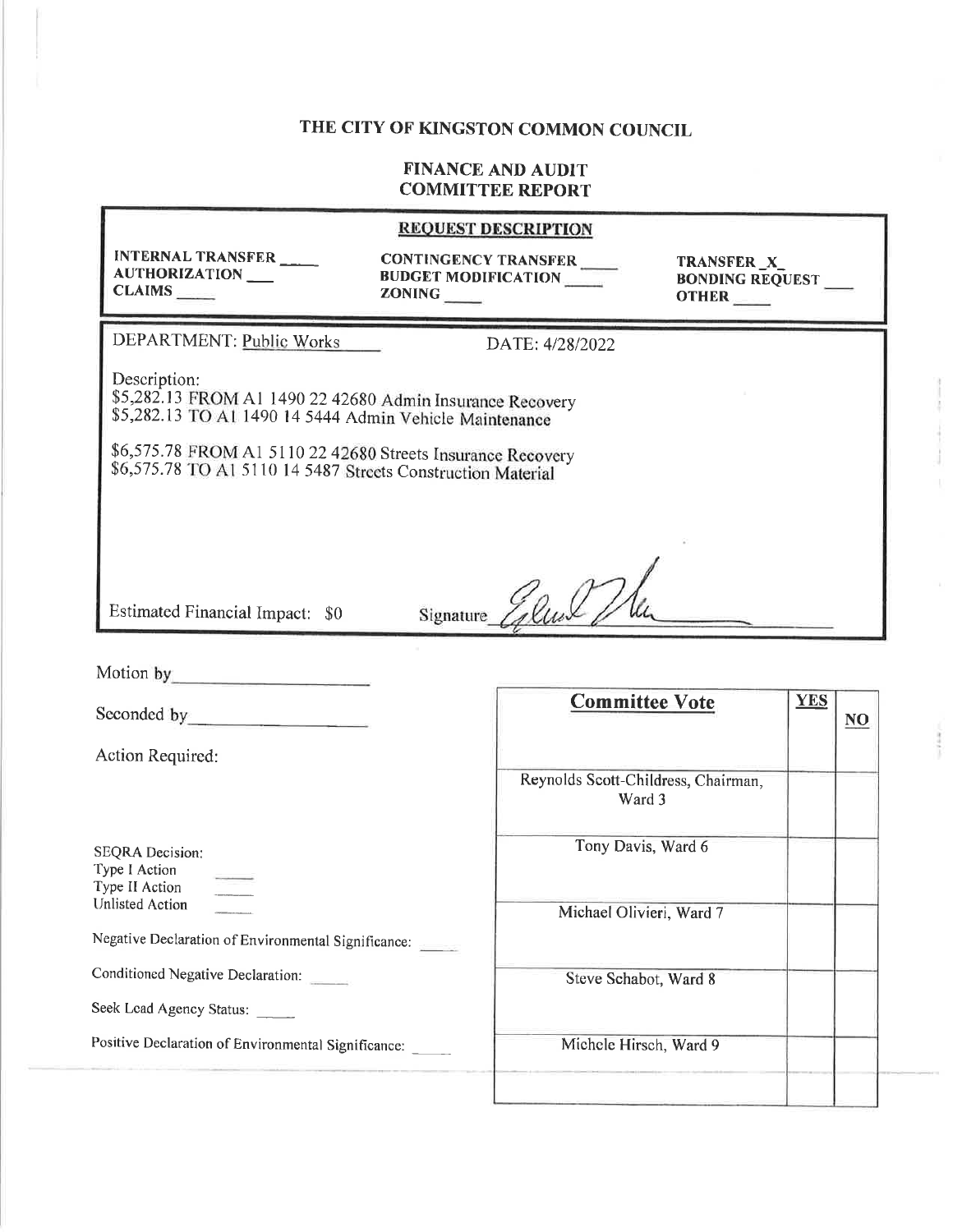CITY OF KINGSTON



Office of the City Engineer

jschultheis@kingston-ny. gov

John Schultheis, P.E., City Engineer Steven T. Noble, Mayor

 $\binom{3}{}$ 

April29,2022

Honorable Andrea Shaut President of the Common Council Kingston City Hall 420Broadway Kingston, New York 12401

RE: Safe and Accessible Flatbush and Foxhall Avenues, PIN 8762.54

Dear President Shaut,

The common council previously authorized this project and my office has worked with our grant funders, NYSDOT and NYSDEC to advance the project to preliminary design. We have received a request from NYSDOT for a resolution to authorize the rail safety component of the project.

The requested resolution is an administrative requirement of NYSDOT in order to use HSIP funds for the rail crossing components of the project, in addition to the TAP funds already in use. There is no city financial impact associated with this request. I am providing the sample language to the clerk so that it may be adapted to our usual formatting.

Please forward this communication to the next regularly scheduled Finance and Audit Committee for consideration and discussion.

Respectfully,

John Schultheis City Engineer

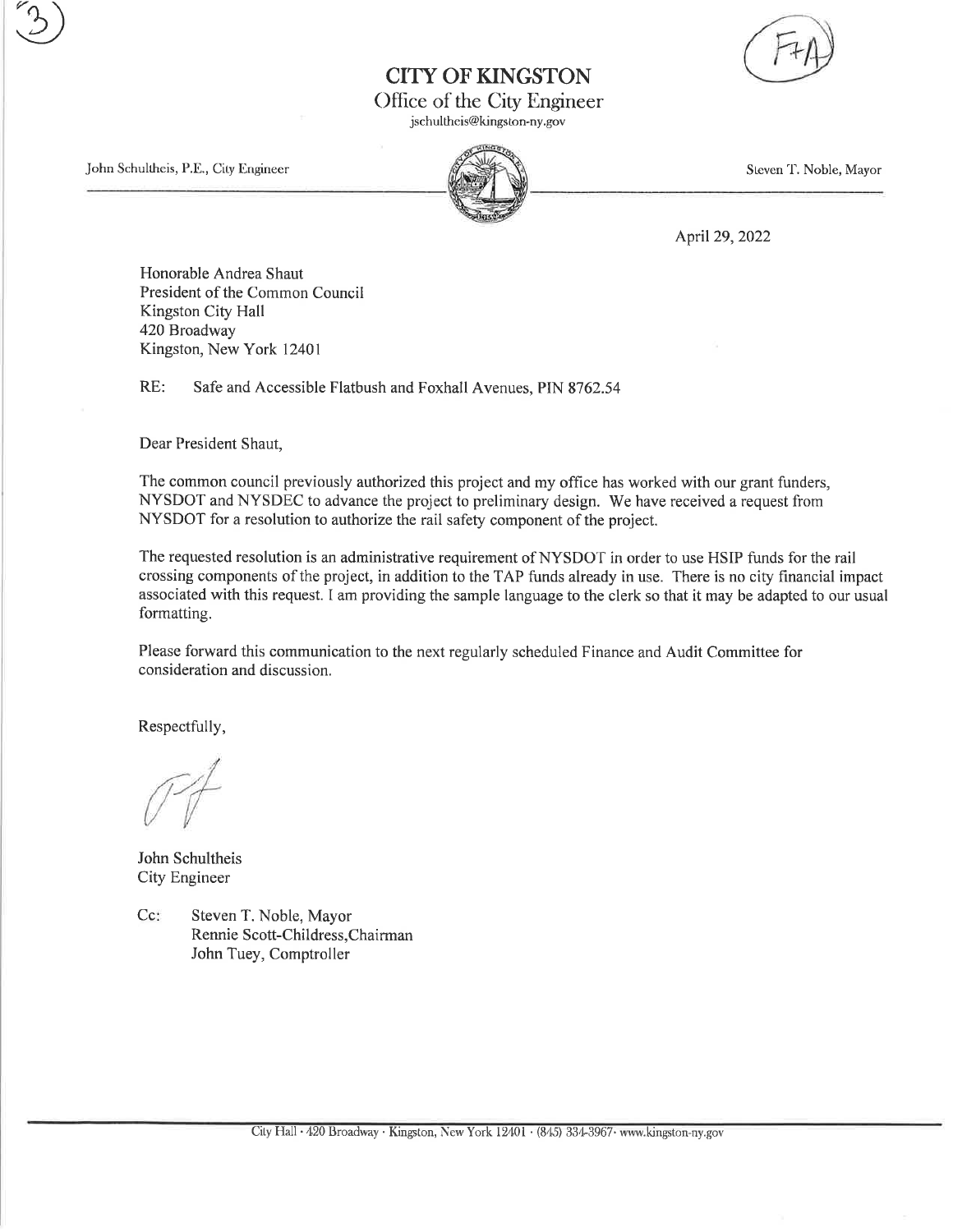|                                                                                                                                                                                                                                                                                                                                                | <b>REQUEST DESCRIPTION</b>                                                                                                                                                                                                                                                                                            |                                                    |
|------------------------------------------------------------------------------------------------------------------------------------------------------------------------------------------------------------------------------------------------------------------------------------------------------------------------------------------------|-----------------------------------------------------------------------------------------------------------------------------------------------------------------------------------------------------------------------------------------------------------------------------------------------------------------------|----------------------------------------------------|
| <b>INTERNAL TRANSFER</b><br>AUTHORIZATION<br>$CLAIMS$ <sub>_____</sub>                                                                                                                                                                                                                                                                         | CONTINGENCY TRANSFER<br><b>BUDGET MODIFICATION</b><br><b>ZONING</b>                                                                                                                                                                                                                                                   | <b>TRANSFER</b><br><b>BONDING REQUEST</b><br>OTHER |
| DEPARTMENT:                                                                                                                                                                                                                                                                                                                                    | DATE:                                                                                                                                                                                                                                                                                                                 |                                                    |
| Description:                                                                                                                                                                                                                                                                                                                                   | The Common Council has previously authorized the Safe and Accesible Flatbush and Foxhall project.<br>This new resolution is administrative to cover NYSDOT requirements due to a different fund source, HSIP<br>instead of TAP, and NYSDOT is requiring a separate agreement for the rail safety part of the project. |                                                    |
| A resolution to allow the rail safety portion of this Federal Aid Project to proceed, including:<br>1. Authorizing the project<br>2. Authorizing expending funds in the first instance<br>3. Appropriating funds (note, funds previously approved, this is an administrative requirement.<br>4. Authorizing the Mayor to execute all documents |                                                                                                                                                                                                                                                                                                                       |                                                    |
| Estimated Financial Impact: \$ none                                                                                                                                                                                                                                                                                                            | Signature                                                                                                                                                                                                                                                                                                             |                                                    |
|                                                                                                                                                                                                                                                                                                                                                |                                                                                                                                                                                                                                                                                                                       |                                                    |
| Seconded by <u>Electrical Contract of the Seconded by</u>                                                                                                                                                                                                                                                                                      | <b>Committee Vote</b>                                                                                                                                                                                                                                                                                                 | <b>YES</b><br>$\overline{\mathbf{N}}$              |
| Action Required:                                                                                                                                                                                                                                                                                                                               |                                                                                                                                                                                                                                                                                                                       |                                                    |
|                                                                                                                                                                                                                                                                                                                                                | Reynolds Scott-Childress, Chairman,<br>Ward 3                                                                                                                                                                                                                                                                         |                                                    |
| <b>SEQRA</b> Decision:<br>Type I Action<br>Type II Action                                                                                                                                                                                                                                                                                      | Tony Davis, Ward 6                                                                                                                                                                                                                                                                                                    |                                                    |
| <b>Unlisted Action</b>                                                                                                                                                                                                                                                                                                                         | Michael Olivieri, Ward 7                                                                                                                                                                                                                                                                                              |                                                    |
| Negative Declaration of Environmental Significance: _____                                                                                                                                                                                                                                                                                      |                                                                                                                                                                                                                                                                                                                       |                                                    |
| Conditioned Negative Declaration:                                                                                                                                                                                                                                                                                                              | Steve Schabot, Ward 8                                                                                                                                                                                                                                                                                                 |                                                    |
| Seek Lead Agency Status:                                                                                                                                                                                                                                                                                                                       |                                                                                                                                                                                                                                                                                                                       |                                                    |
| Positive Declaration of Environmental Significance:                                                                                                                                                                                                                                                                                            | Michele Hirsch, Ward 9                                                                                                                                                                                                                                                                                                |                                                    |
|                                                                                                                                                                                                                                                                                                                                                |                                                                                                                                                                                                                                                                                                                       |                                                    |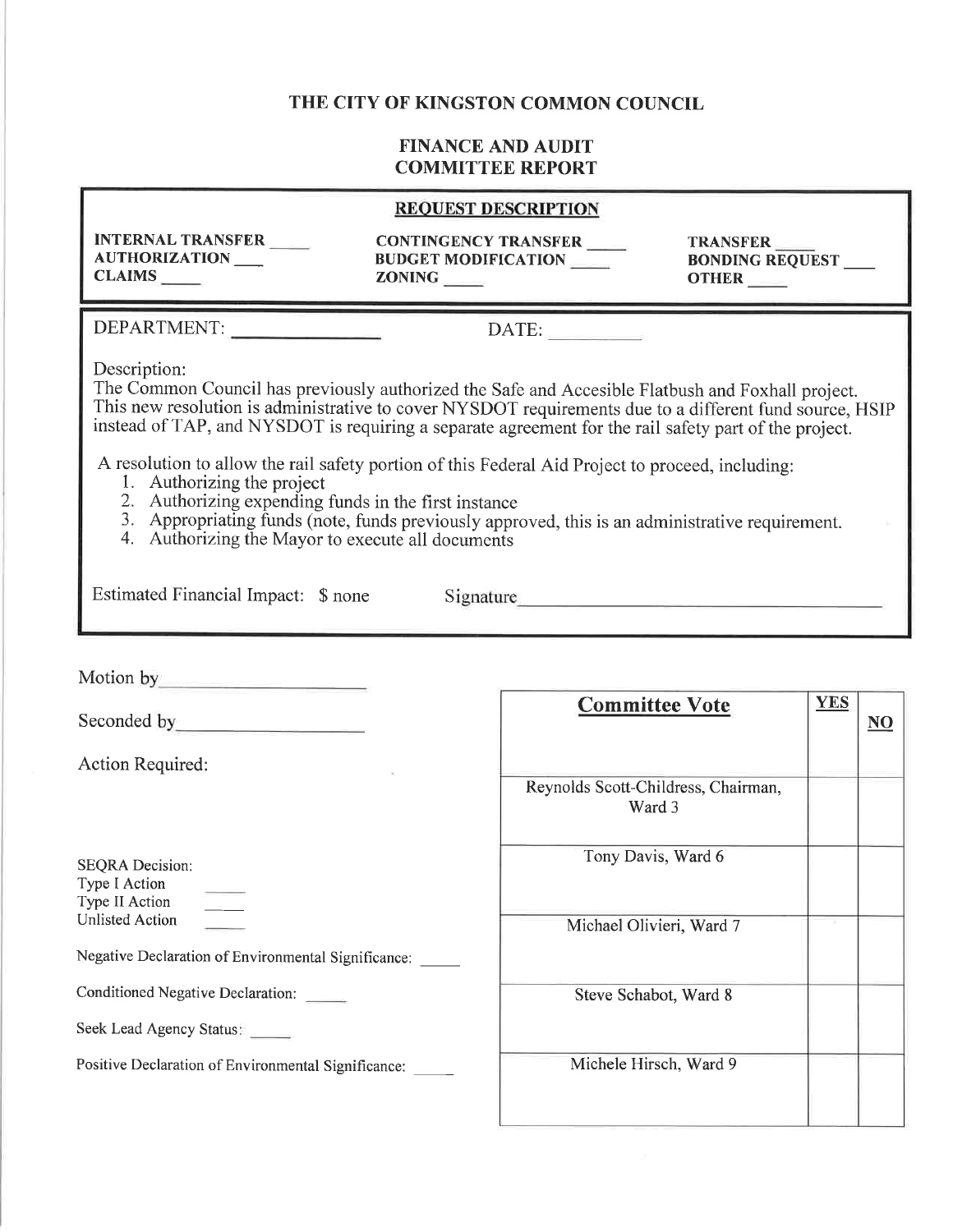#### SAMPLE RESOLUTION BY MUNICIPALITY (Locally Administered Project) RESOLUTION NUMBER:

#### Authorizing the implementation, and funding in the first instance 100% of the federal-aid [[[and State "Marchiselli" Program-aid]ll eligible costs, of <sup>a</sup> transportation federal-aid project, and appropriating funds therefore.

WHEREAS, a Project for the Flatbush and Foxhall Safety lmprovements in the City of Kingston, Ulster County, PIN 8762.54 (the "Project") is eligible for funding under Title 23 U.S. Code, as amended, that calls for the apportionment of the costs such program to be borne at the ratio of 100% Federal funds and 0% non-federal funds; and

WHEREAS, the City of Kingston desires to advance the Project by making <sup>a</sup> commitment of 100% of the costs of preliminary engineering.

NOW, THEREFORE, the Kingston City Council, duly convened does hereby

RESOLVE, that the Kingston City Council hereby approves the above-subject project; and it is hereby further

RESOLVED, that the Kingston City Council hereby authorizes the City of Kingston to pay in the first instance 100% of the cost of preliminary engineering work for the Project or portions thereof; and it is further

RESOLVED, that the sum of \$25,000 is hereby appropriated from **Ion** [or, appropriated pursuant to **I** and made available to cover the cost of participation in the above phase of the Project; and it is further

RESOLVED, that in the event the costs of the project exceed the amount appropriated above, the Kingston City Council shall convene as soon as possible to appropriate said excess amount immediately upon the notification by the Mayor thereof, and it is further

RESOLVED, that the Mayor of the City of Kingston be and is hereby authorized to execute all necessary Agreements, certifications or reimbursement requests for Federal Aid and/or applicable Marchiselli Aid on behalf of the City of Kingston with the New York State Department of Transportation in connection with the advancement or approval of the Project and providing for the administration of the Project and the municipality's first instance funding of project costs and permanent funding of the local share of federal-aid and state-aid eligible Project costs and all Project costs within appropriations therefore that are not so eligible, and it is further

RESOLVED, that in addition to the Mayor, the following municipal titles: Commissioner of Public Works, City Engineer, City Comptroller, **Commissioner of Public Works**, City Engineer, City Comptroller, also hereby authorized to execute any necessary Agreements or certifications on behalf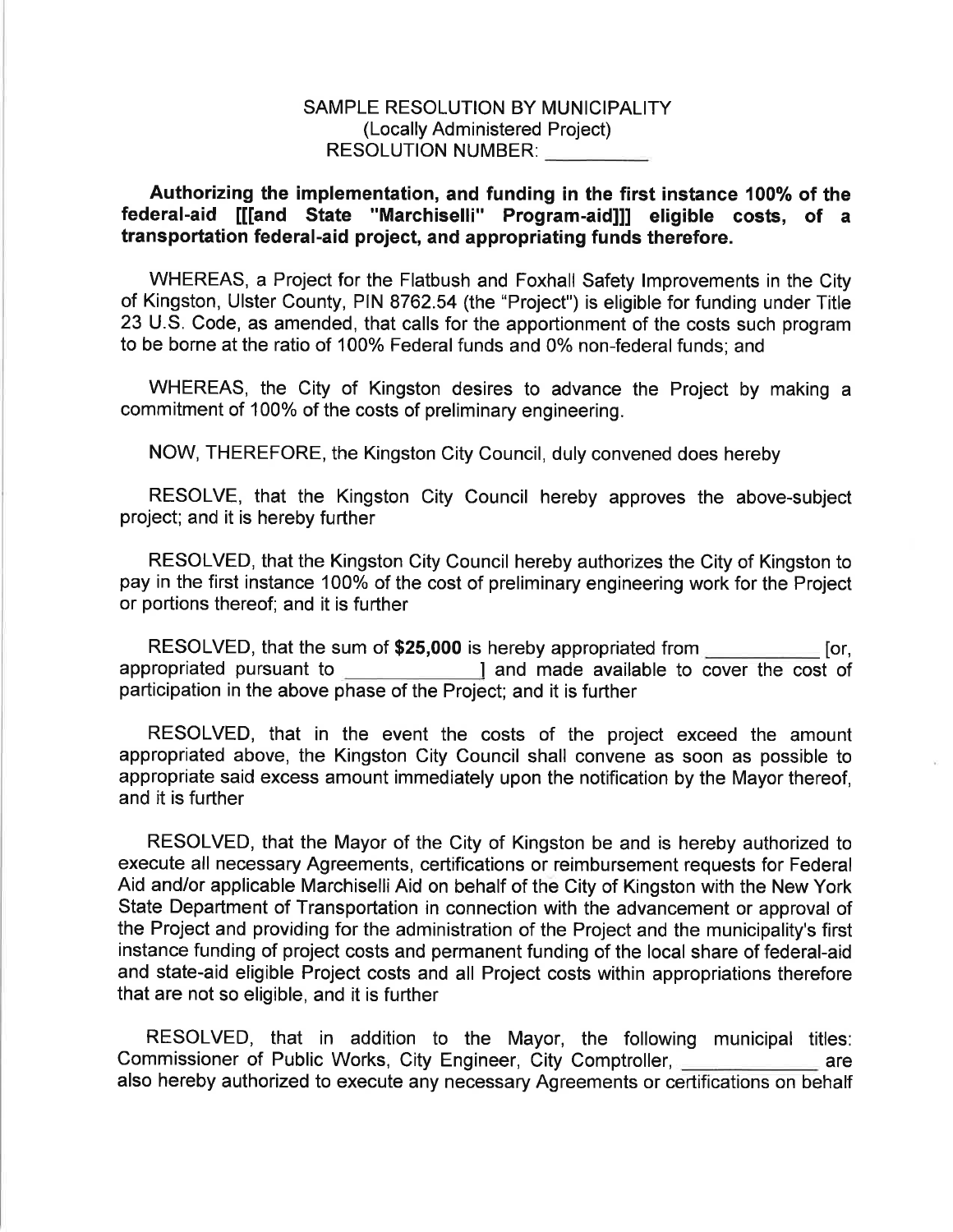of the Municipality/Sponsor, with NYSDOT in connection with the advancement or approval of the project identified in the State/Local Agreement;

RESOLVED, that a certified copy of this resolution be filed with the New York State Commissioner of Transportation by attaching it to any necessary Agreement in connection with the Project, and it is further

RESOLVED, this Resolution shall take effect immediately

| STATE OF NEW YORK       |         |
|-------------------------|---------|
| <b>COUNTY OF ULSTER</b> | $)$ SS: |

Clerk of the City of Kingston, New York, do hereby certify that I have compared the foregoing copy of this Resolution with the original on file in my office, and that the same is a true and correct transcript of said original Resolution and of the whole thereof, as duly adopted by said at a meeting duly called and held at the on \_\_\_\_\_\_\_\_\_\_\_\_\_\_\_\_\_\_\_\_ by the required and necessary vote of the members to approve the Resolution

WITNESS My Hand and the Official Seal of the City of Kingston, New York, this day of ,2022.

Clerk, City of Kingston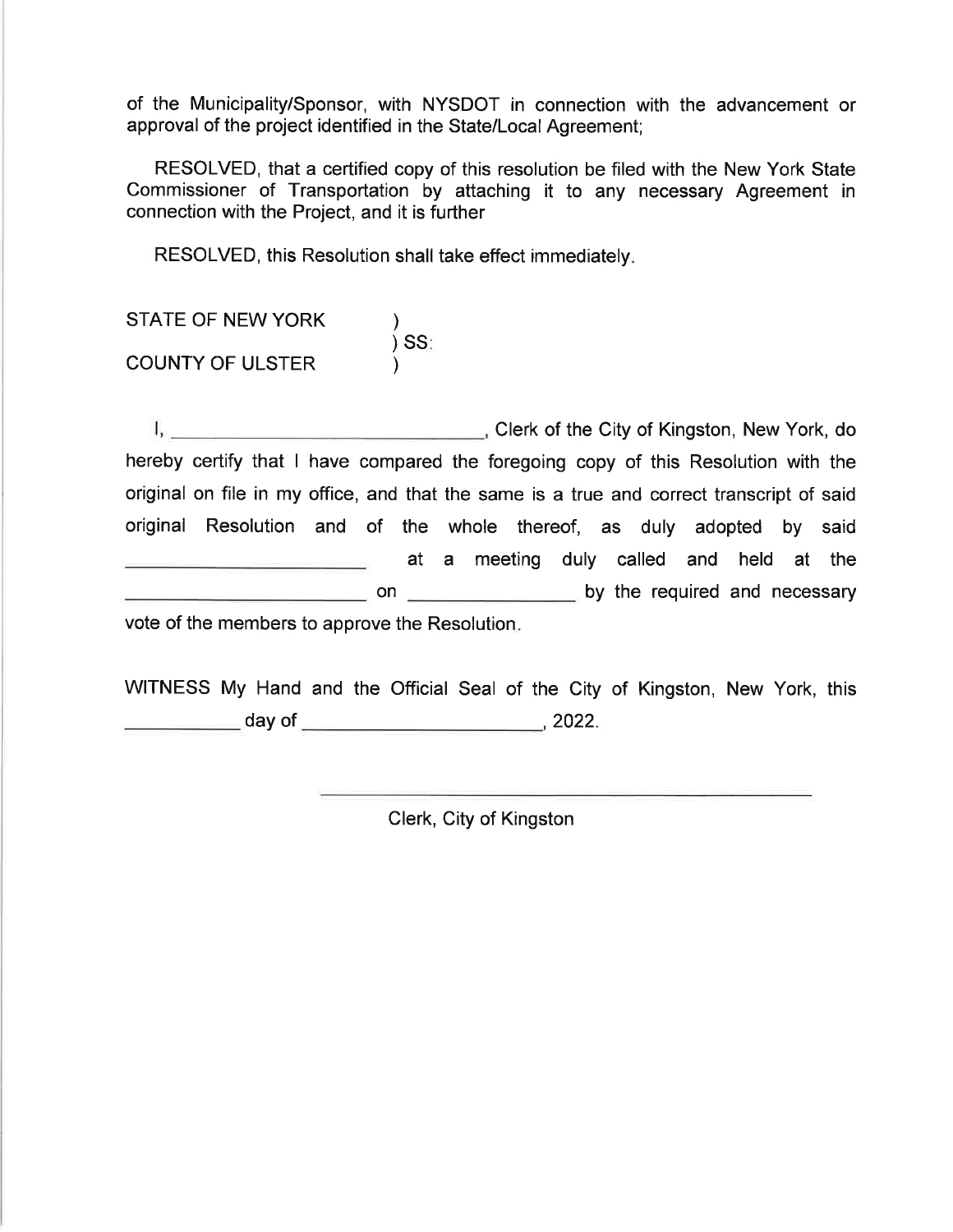l

## CITY OF KINGSTON Office of the Comptroller

comptroller@kingston-ny. gov

John Tuey, Comptroller Steven T. Noble, Mayor



April28,2022

Alderman at Large Andrea Shaut, President City of Kingston Common Council 420 Broadway Kingston, NY 12401-

RE: February 2022 Ice Storm - Sewer Fund

Dear President Shaut,

In early February 2022, the City endured a historic winter storm that caused long lasting power outages and property damage throughout the City of Kingston. Multiple city departments were involved in the City's extensive storm response and/or incurred significant unexpected costs as a result of storm damage. To ensure that affected City departments have adequate budgetary funds to perform their mission for the remainder of the year, l'm requesting <sup>a</sup> budgetary replenishment for the winter storm costs. I recommend that the funds be withdrawn from the 2022 contingency budget as funding for the emergency was not available through grants from other governmental agencies.

The attached transfer is for the \$7,033.32 in Sewer Fund winter storm costs incurred.

**Sincerely** John R. Tuey

Comptroller, City of Kingston

cc: Steven N, Noble, Mayor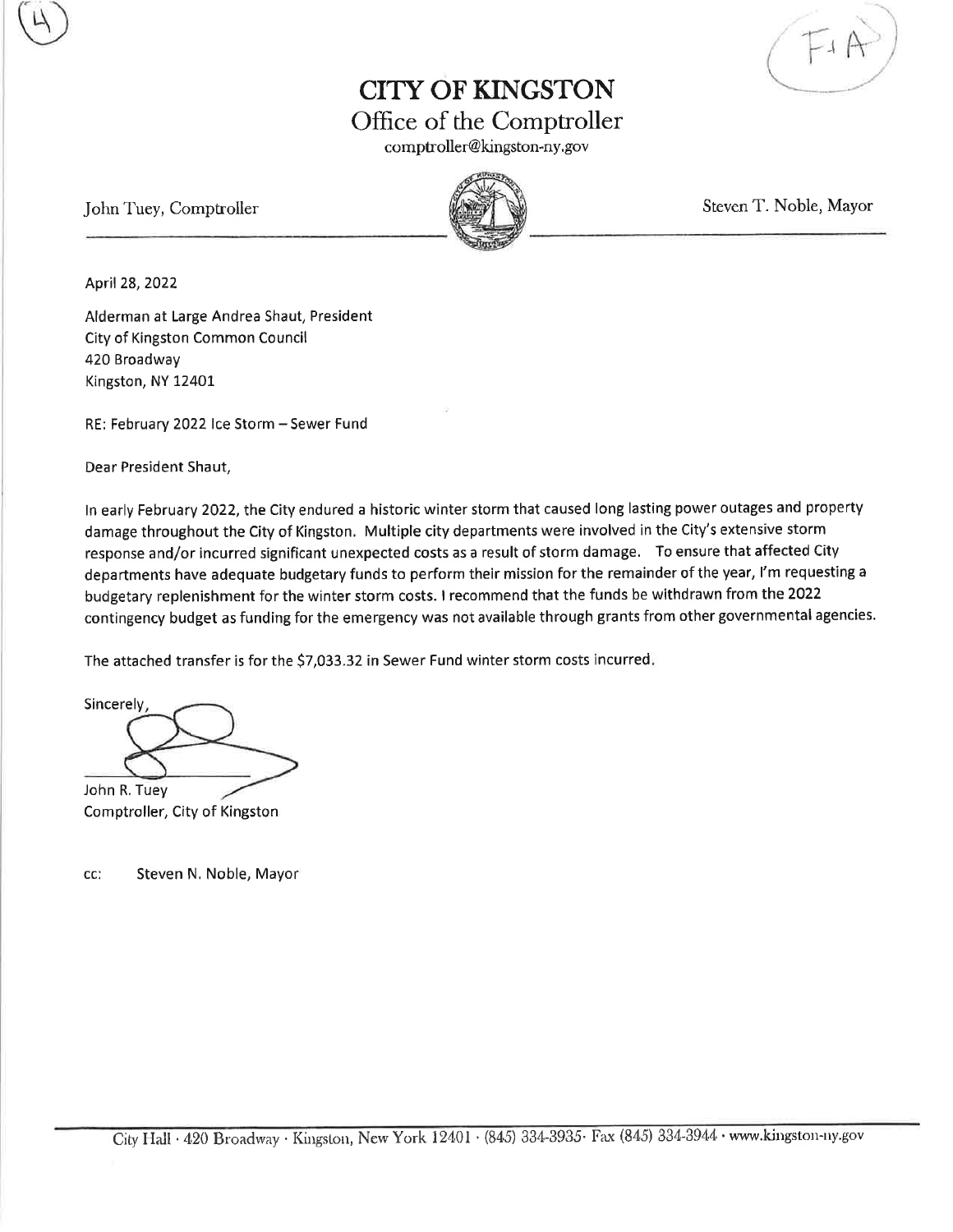|                                                                                                                                                                                                                                | <b>REQUEST DESCRIPTION</b>                                                                                         |                           |
|--------------------------------------------------------------------------------------------------------------------------------------------------------------------------------------------------------------------------------|--------------------------------------------------------------------------------------------------------------------|---------------------------|
| INTERNAL TRANSFER<br>AUTHORIZATION<br>ZONING<br><b>CLAIMS</b>                                                                                                                                                                  | TRANSFER<br>CONTINGENCY TRANSFER __ X_<br><b>BONDING REQUEST</b><br><b>BUDGET MODIFICATION ___</b><br><b>OTHER</b> |                           |
| DEPARTMENT: Comptroller for Multiple Depts                                                                                                                                                                                     | 4/28/22<br>DATE:                                                                                                   |                           |
| Description:                                                                                                                                                                                                                   |                                                                                                                    |                           |
| Request \$7,033.32 transfer from the Sewer Fund Contingency Account G1 1990.14.5404 to accounts<br>on the attached list to cover costs from the February 2022 Ice Storm.                                                       |                                                                                                                    |                           |
| Estimated Financial Impacts<br>\$7,033.32                                                                                                                                                                                      |                                                                                                                    |                           |
| Signature                                                                                                                                                                                                                      |                                                                                                                    |                           |
|                                                                                                                                                                                                                                |                                                                                                                    |                           |
| Motion by the control of the state of the state of the state of the state of the state of the state of the state of the state of the state of the state of the state of the state of the state of the state of the state of th | <b>Committee Vote</b>                                                                                              | <b>YES</b>                |
| Seconded by the second second second second second second second second second second second second second second second second second second second second second second second second second second second second second sec |                                                                                                                    | $\underline{\mathbf{NO}}$ |
| Action Required:                                                                                                                                                                                                               |                                                                                                                    |                           |
|                                                                                                                                                                                                                                | Reynolds Scott Childress, Ward 3,<br>Chairman                                                                      |                           |
|                                                                                                                                                                                                                                | Michael Olivieri, Ward 7                                                                                           |                           |
| SEQRA Decision:<br>Type I Action                                                                                                                                                                                               |                                                                                                                    |                           |
| Type II Action<br><b>Unlisted Action</b>                                                                                                                                                                                       | Anthony Davis, Ward 6                                                                                              |                           |
| Negative Declaration of Environmental Significance:                                                                                                                                                                            |                                                                                                                    |                           |
| Conditioned Negative Declaration:                                                                                                                                                                                              | Michele Hirsch, Ward 9                                                                                             |                           |
| Seek Lead Agency Status:                                                                                                                                                                                                       |                                                                                                                    |                           |
| Positive Declaration of Environmental Significance: _____                                                                                                                                                                      | Steven Schabot, Ward 8                                                                                             |                           |
|                                                                                                                                                                                                                                |                                                                                                                    |                           |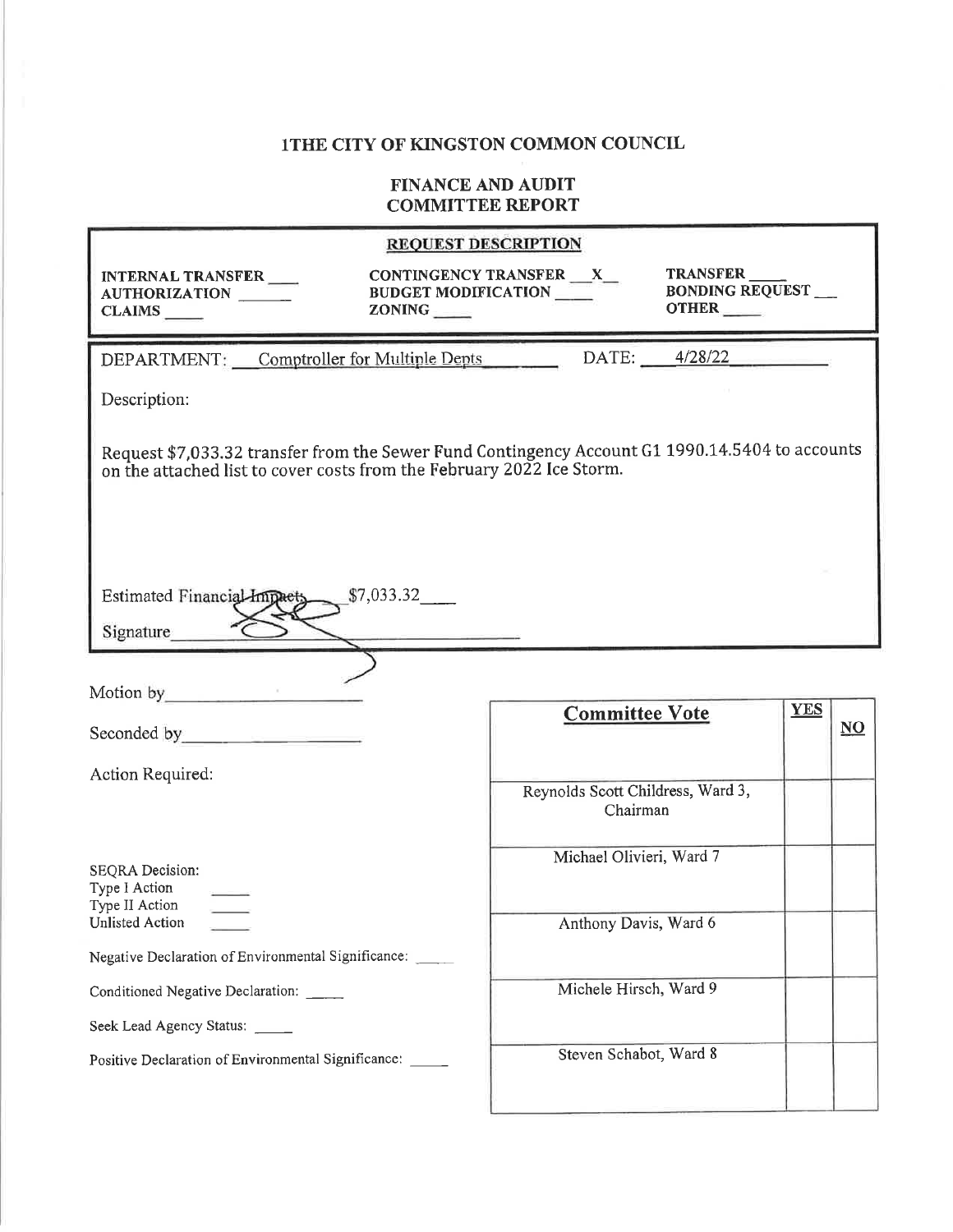#### Ice Storm 2022

| Department           | <b>Account Description</b> | <b>Account</b> | Amount   |
|----------------------|----------------------------|----------------|----------|
| <b>WWTP</b>          | Overtime                   | G18130.5103    | 4,230,11 |
| <b>WWTP</b>          | Fuel Oil                   | G18130.5424    | 2,199.21 |
| <b>WWTP</b>          | Vehicle Fuel               | G18130.5426    | 289.00   |
| <b>Pump Stations</b> | Fuel Oil                   | G18121.5424    | 315.00   |
|                      |                            |                | 7,033.32 |

 $\sim$  160  $\,$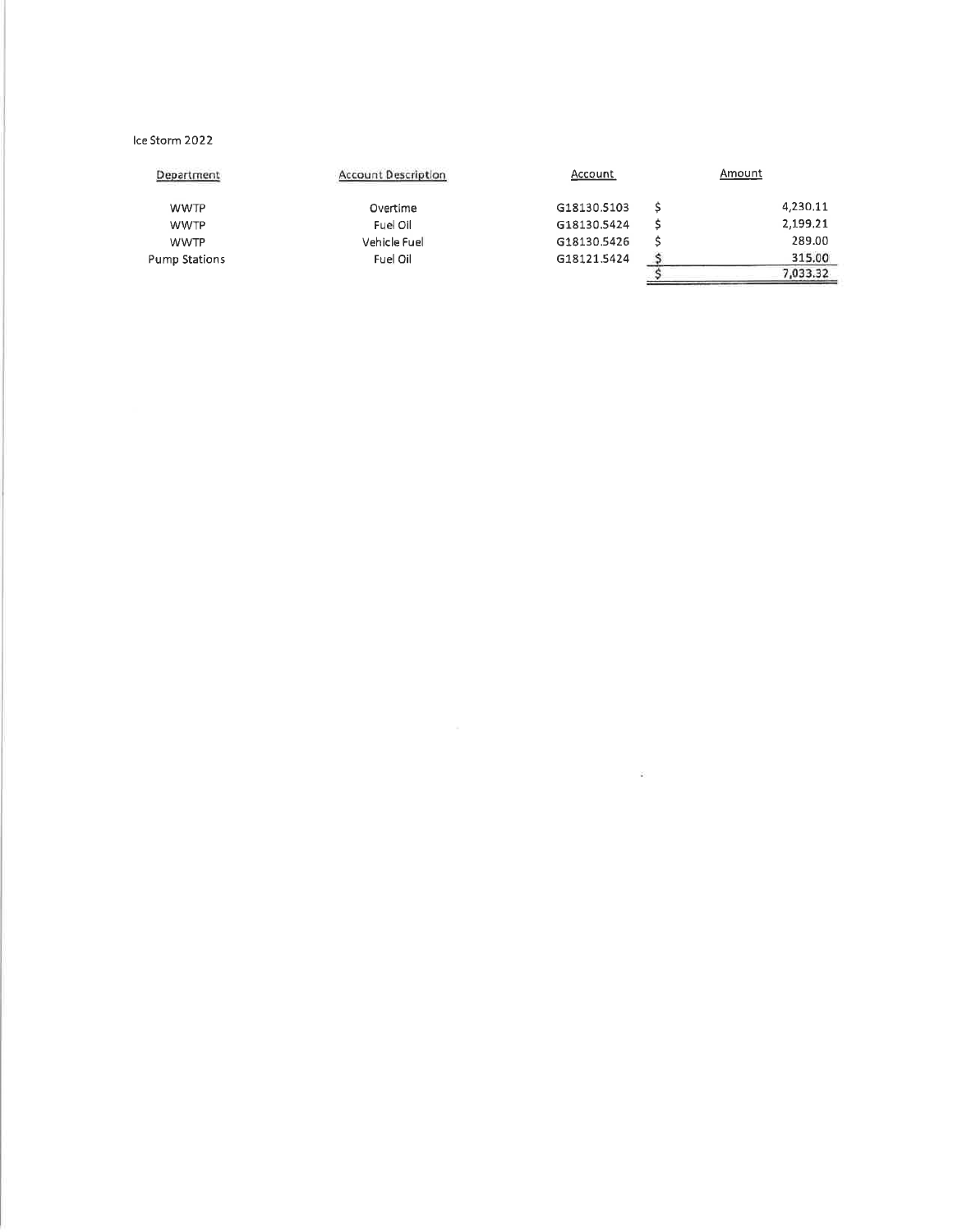# CITY OF KINGSTON Office of the Comptroller

comptroller@kingston-ny. gov

John Tuey, Comptroller Steven T. Noble, Mayor



April28,2022

Alderman at Large Andrea Shaut, President City of Kingston Common Council 420 Broadway Kingston, NY 12401

RE: February 2022 Ice Storm - General Fund

Dear President Shaut,

In early February 2022, the City endured a historic winter storm that caused long lasting power outages and property damage throughout the City of Kingston. Multiple city departments were involved in the City's extensive storm response and/or incurred significant unexpected costs as a result of storm damage. To ensure that affected City departments have adequate budgetary funds to perform their mission for the remainder of the year, l'm requesting <sup>a</sup> budgetary replenishment for the winter storm costs. I recommend that the funds be withdrawn from the 2022 contingency budget as funding for the emergency was not available through grants from other governmental agencies.

The attached transfer is for the \$101,877.96 in General Fund winter storm costs incurred.

Sincerely,

John R. Tuev Comptroller, City of Kingston

cc: Steven N. Noble, Mayor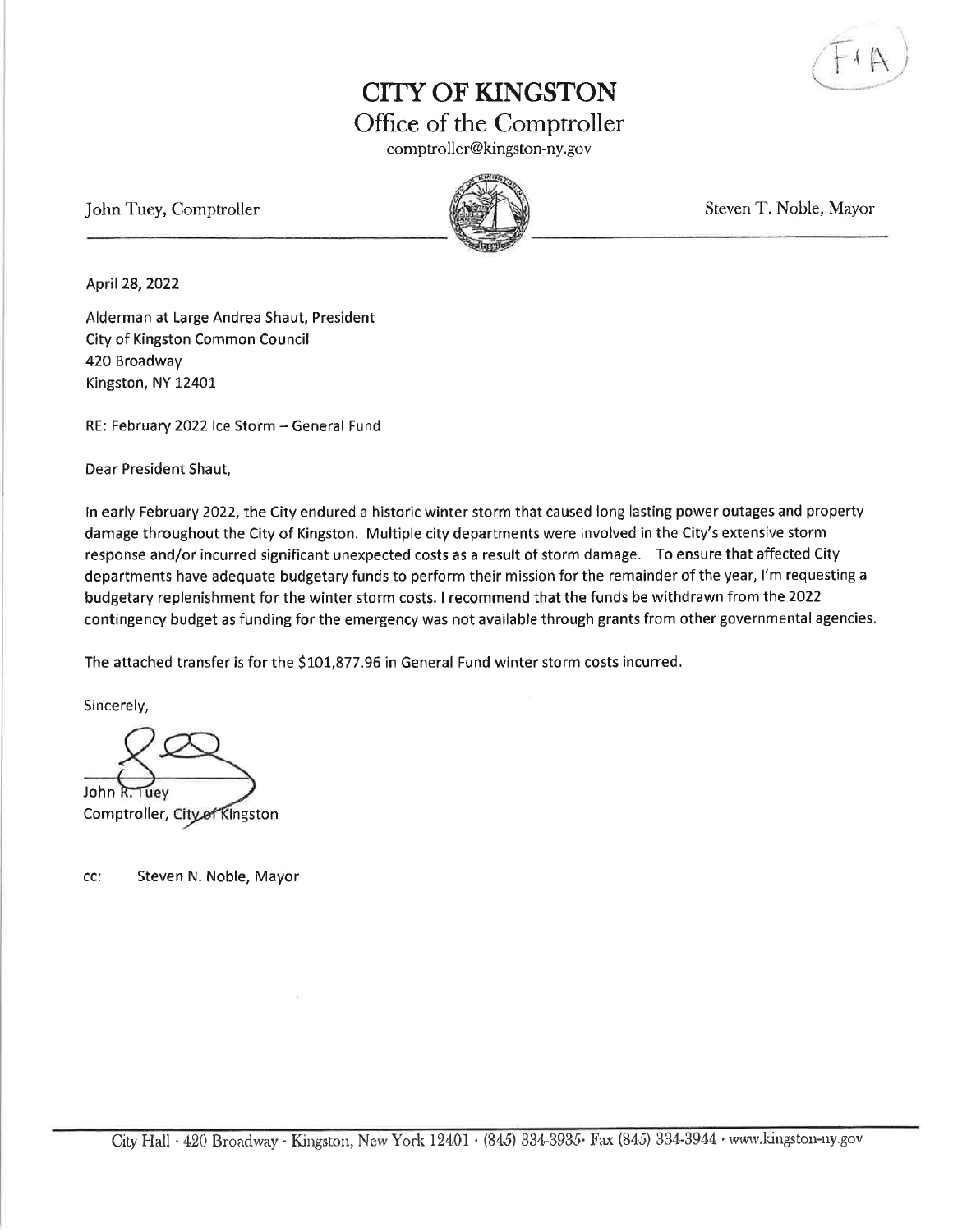|                                                                                                                                                                              | <b>REQUEST DESCRIPTION</b>                                                                                          |  |  |
|------------------------------------------------------------------------------------------------------------------------------------------------------------------------------|---------------------------------------------------------------------------------------------------------------------|--|--|
| <b>INTERNAL TRANSFER</b><br>AUTHORIZATION<br>$CLAIMS$ <sub>____</sub>                                                                                                        | TRANSFER<br>CONTINGENCY TRANSFER __X_<br><b>BONDING REQUEST __</b><br><b>BUDGET MODIFICATION</b><br>OTHER<br>ZONING |  |  |
| DEPARTMENT: Comptroller for Multiple Depts                                                                                                                                   | DATE: 4/28/22                                                                                                       |  |  |
| Description:                                                                                                                                                                 |                                                                                                                     |  |  |
| Request \$101,877.96 transfer from the General Fund Contingency Account A1 1990.14.5404 to<br>accounts on the attached list to cover costs from the February 2022 Ice Storm. |                                                                                                                     |  |  |
| <b>Estimated Financial Impact:</b><br>Signature                                                                                                                              | \$101,877.96                                                                                                        |  |  |
| Motion by Motion 3                                                                                                                                                           |                                                                                                                     |  |  |
|                                                                                                                                                                              | <b>YES</b><br><b>Committee Vote</b><br>$\overline{\text{NO}}$                                                       |  |  |
| Action Required:                                                                                                                                                             |                                                                                                                     |  |  |
|                                                                                                                                                                              | Reynolds Scott Childress, Ward 3,<br>Chairman                                                                       |  |  |
| <b>SEQRA</b> Decision:<br>Type I Action                                                                                                                                      | Michael Olivieri, Ward 7                                                                                            |  |  |
| Type II Action<br>Unlisted Action                                                                                                                                            | Anthony Davis, Ward 6                                                                                               |  |  |
| Negative Declaration of Environmental Significance: _____                                                                                                                    |                                                                                                                     |  |  |
| Conditioned Negative Declaration: ____                                                                                                                                       | Michele Hirsch, Ward 9                                                                                              |  |  |
| Seek Lead Agency Status:                                                                                                                                                     |                                                                                                                     |  |  |
| Positive Declaration of Environmental Significance: ____                                                                                                                     | Steven Schabot, Ward 8                                                                                              |  |  |
|                                                                                                                                                                              |                                                                                                                     |  |  |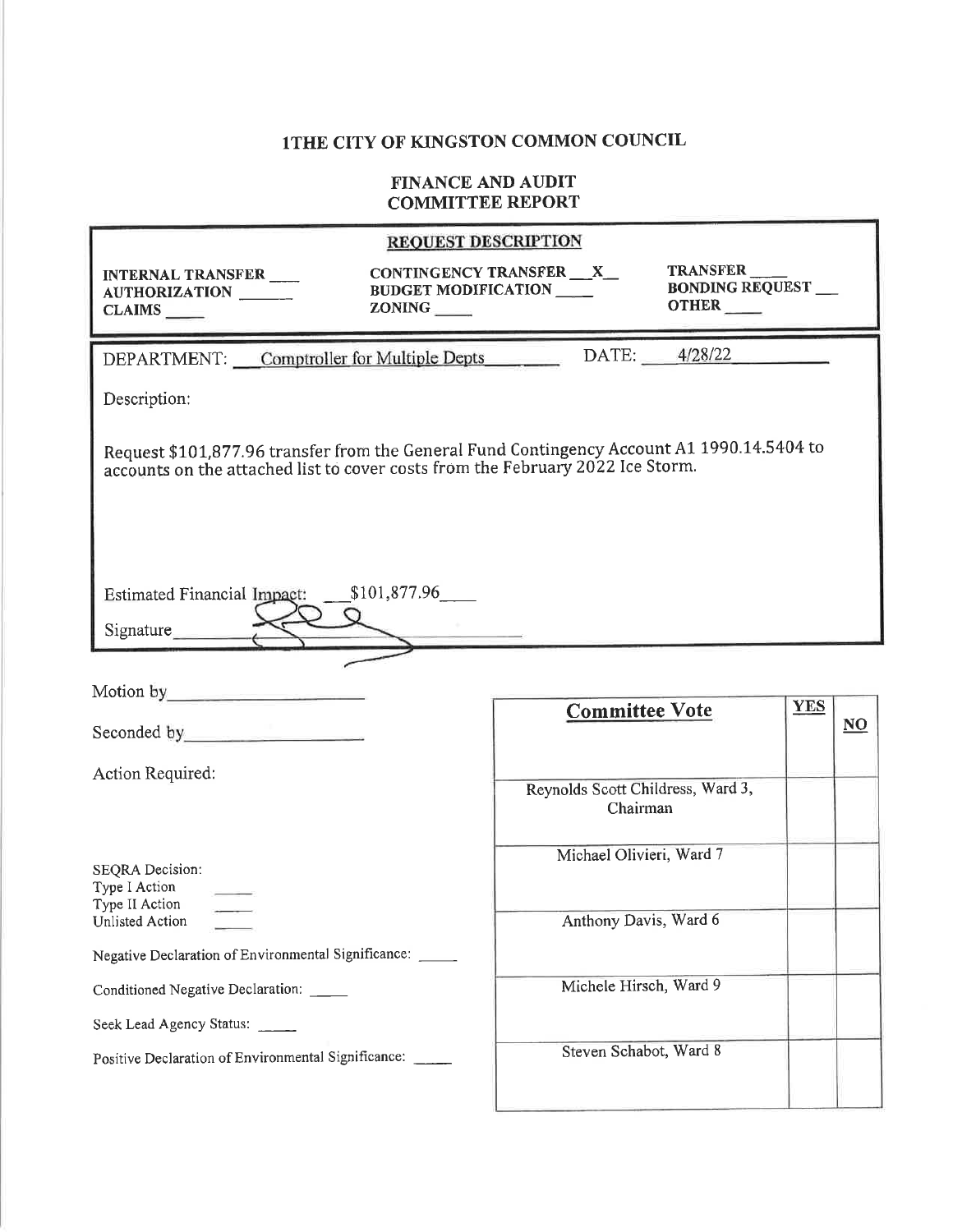#### Ice Storm 2022

 $\mathcal{L}^{\mathcal{L}}$ 

| Department    | <b>Account Description</b>                           | Account     |    | Amount     |
|---------------|------------------------------------------------------|-------------|----|------------|
| <b>DPW</b>    | <b>Buildings &amp; Grounds Construction Material</b> | A11625.5487 | \$ | 1,700.00   |
| <b>DPW</b>    | Snow & Ice OT                                        | A15142.5103 | \$ | 29,000.00  |
| <b>DPW</b>    | Snow & Ice Vehicle Maintenance                       | A15142.5444 | \$ | 600.00     |
| <b>DPW</b>    | Snow & Ice Construction Material                     | A15142.5487 | \$ | 700.00     |
| <b>DPW</b>    | Street Lights Electric Material                      | A15182.5483 | \$ | 1,300,00   |
| <b>DPW</b>    | <b>Street Lights Construction Material</b>           | A15182.5487 | \$ | 800.00     |
| <b>DPW</b>    | <b>Street Cleaning Equipment Rental</b>              | A18170.5473 | \$ | 4,000.00   |
| Fire          | Overtime                                             | A13410.5103 | Ś  | 29,480.00  |
| Parks and Rec | Parks Overtime Pay                                   | A17110.5103 | \$ | 4,888.47   |
| Parks and Rec | <b>Contracted Services</b>                           | A17110.5472 | \$ | 26,500.00  |
| Parks and Rec | Dietz Stadium Overtime Pay                           | A17210.5103 | \$ | 53.51      |
| Parks and Rec | <b>Parks Service Contracts</b>                       | A17110.5471 |    | 2,041,29   |
| Parks and Rec | Parks Other Minor Equipment                          | A17110.5479 |    | 814.69     |
|               |                                                      |             |    | 101,877.96 |

 $\mathcal{D}$